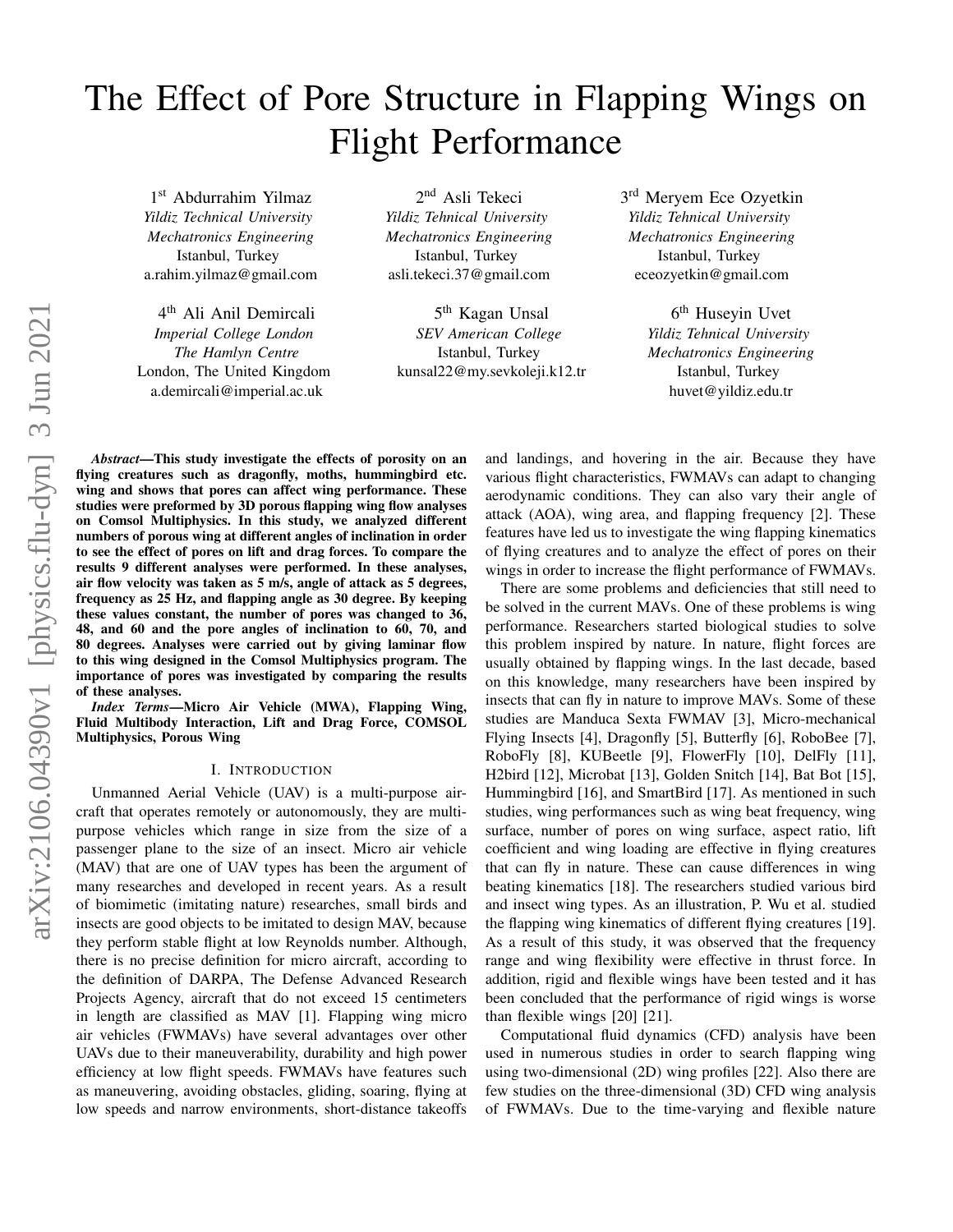of the fluttering wing, 2D analysis is not sufficient, so 3D analysis has been performed. It was decided that COMSOL Multi-physics, which has Fluid Structure Interaction (FSI) feature. Because it is more powerful than others in the way of calculation among the programs where this analysis can be performed. In addition, the effect of pores on the wings of flying creatures such as moth, hummingbird inspired in this study on lift-drag forces produced during flight was wondered. For these reasons, in our study that on flapping wings, we performed a numerical simulation of the 3D wing beat flow using COMSOL Multi-physics to approximate the lift-drag forces that occur in flexible wings with varying pore numbers. In other words, from these analyses results, we observed how lift and drag forces are affected by changing wing conditions such as the number of pores in the wing.

# II. METHODOLOGY

Two of the important features when designing wings of MAVs are lift and drag forces. In this study, wing characteristics of various flying creatures were investigated in order to design the wings of MAVs. Some of wing properties of flapping wing are frequency, wing dimensions etc. shown in Table [I.](#page-1-0) The effects of the number of pores and inclination angle of pores in the wings of flying creature on lift and drag forces were analyzed.

TABLE I WING PROPERTIES

<span id="page-1-0"></span>

| <b>Species</b>       | Values          |  |
|----------------------|-----------------|--|
| Frequency (Hz)       | 25              |  |
| Wing Dimensions (cm) | 10x10x1         |  |
| Wing Aspect Ratio    |                 |  |
| Wing Material        | SU8-photoresist |  |

#### *A. Model Definition*

After investigating the properties of flying creatures, the flapping wing was designed to analysis by inspiring from these features. The model geometry of wing consists of a mechanism with a wing and a cylinder which used for wing beat. This flapping wing model is 100 mm wide, 100 mm deep and 10 mm high. The cylinder is assembled at the tip of the wing and it connected to the wing through hinge joints, which let in-plate rotation of the cylinder. Also, wing has various number of pores in the wing, such as 36, 48 and 60. Analyses with these pore numbers were made when the pores were at different angles of inclination. The angle of inclination of these pores varies as 60, 70 and 80 degrees. Thus, 9 analyses were made. The mechanism is in a wind tunnel of 400 mm width, 500 mm depth, and 500 mm height. In this wind tunnel, the mechanism is positioned with an angle of attack of 5 degrees. In this analysis model assemblies materials are combination of flexible and rigid components in this reason The Multibody Dynamics interface was used in the Comsol Multiphysics. In order to model the flapping wing mechanism, the joints, attachments etc. properties of this interface were used.



<span id="page-1-1"></span>Fig. 1. Example geometry in a wind tunnel

The designed mechanism was analysed with the Fluid-Multibody Interaction solution module that in the Comsol Multiphysics program, as shown in Figure [1.](#page-1-1)

## *B. Fluid-Multibody Interaction*

Fluid-Multibody Interaction solution module is a multiphysics problem that used to model the affect to each other of an assembled solid mechanism and a fluid. This module falls into the fluid-structure interaction (FSI) class.

These analyses show the dynamics of a flapping wing mechanism placed into a wind tunnel. The fluid, which is air, conforms to the laminar flow pattern. This type of flow moves uninterrupted and parallel layers within the flow area where it is located. This wing mechanism is modeled using the Multibody Dynamics interface. A Fluid Structure Interaction and Pair Multiphysics Coupling was used to model the effects of solid and liquid parts on each other. An ALE formulation through a Moving Mesh node is used to observe geometric changes of the fluid of the flapping motion. This study depends on time to simulate the flapping of the wing along the air flow.

## *C. Materials and Methods*

The importance of flapping wing micro aircraft has increased in recent years. With the increase in importance, studies have intensified to design better micro aircraft. Engineers and scientists inspired by nature in their works. Moths, cicadas, hummingbirds etc. from flying creatures inspired by nature have been the subject of research for micro aircraft. Analyses are carried out to observe the forces these flying creatures produce during flight. It cannot be adequately represented by 2D simulations for flapping wing analysis.

In this study, the geometry is formed by assembling a wing and a cylinder. In order to represent the axis of rotation of the wing, the cylinder was added to the wing body. Since the body of the wing is flexible, SU8 - photoresist material which is flexible has been assigned to the wing. Since the cylindrical body around which the wing rotates is not included in the force calculations, structural steel has been assigned as a rigid material. In order to perform the wind tunnel test in the simulation, the air was assigned as a rectangular prism around the geometry of this wing and the cylinder assembling.In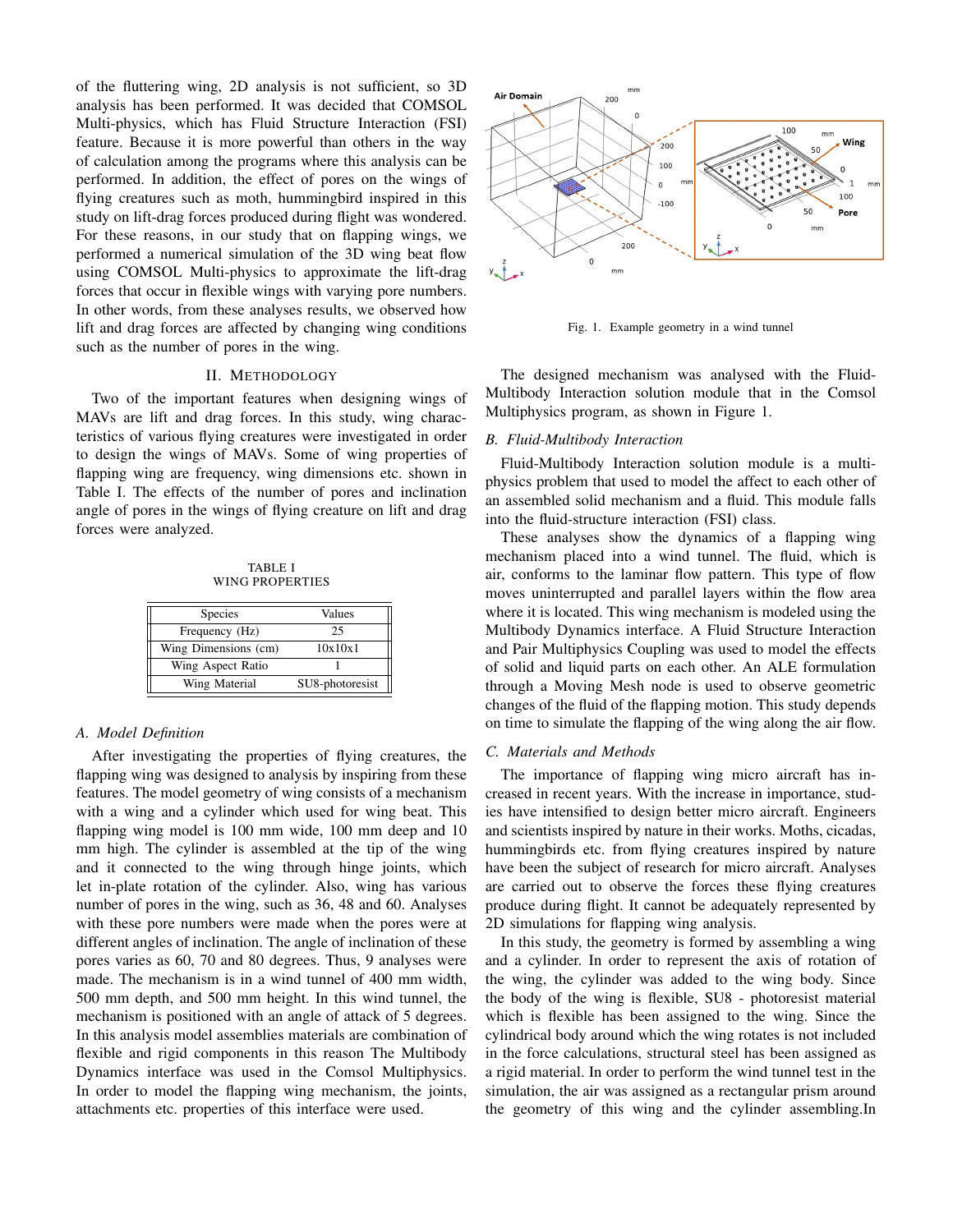this analysis model assemblies materials are combination of flexible and rigid components in this reason the Multibody Dynamics interface was used in the Comsol Multiphysics . In order to model the flapping wing mechanism, the joints, attachments etc. properties of this interface were used. These parts of geometry as shown in Figure [2.](#page-2-0)



Fig. 2. Materials of the Parts

## *D. Moving Mesh*

Moving mesh uses to study the geometry shape is changed due to the movement of the solid boundaries and the deformation of the solid areas. It can be used for time-dependent and stationary situations. The flapping wing movement in the air domain modeled using an ALE formulation. A deforming domain condition is assigned to the fluid area at the moving boundaries. In our study, a Prescribed Mesh Displacement mesh boundary condition is used to realize the motion of the mesh. Thus, the motion of the wing has been transferred to the moving mesh at all solid-fluid boundaries on the wing. As shown in Figure [3,](#page-2-1) this boundary condition is assigned to the solid boundary in the area where the wing and fluid intersect.

## *E. Fluid Flow*

Fluid in a wind tunnel is defined by in-compressible Navier-Stokes equations for the velocity field and pressure in the deformed spatial coordinate system. In other words, this formulation allows to describe the motion of fluids such as liquids and gases. When using a compressible fluid, the following equations are used:

$$
\rho \frac{\partial \mathbf{u}_{\text{fluid}}}{\partial t} + \rho \left( \mathbf{u}_{\text{fluid}} \cdot \nabla \right) \mathbf{u}_{\text{fluid}} = \nabla \cdot \left[ -p\mathbf{l} + \mathbf{K} \right] + \mathbf{F} \qquad (1)
$$

$$
\rho \nabla \cdot (\mathbf{u}_{\text{fluid}}) = 0 \tag{2}
$$

$$
\mathbf{K} = \mu \left( \nabla \mathbf{u}_{\text{fluid}} + (\nabla \mathbf{u}_{\text{fluid}})^\top \right) \tag{3}
$$



<span id="page-2-1"></span>Fig. 3. Transferring Solid Motion to Moving Mesh Boundaries

where u is the fluid velocity, p is the fluid pressure,  $\rho$  is the fluid density,  $\mu$  is the fluid dynamic viscosity and T is temperature.

<span id="page-2-0"></span>The Navier-Stokes equations symbolize the conservation of momentum by the other hand the continuity equation symbolize the conservation of mass.

#### *F. Numerical Method*

The following equations are used to calculate the lift and drag forces produced by the flapping wing.

Lift Force is:

$$
F_L = C_L \frac{1}{2} \rho A U^2 \tag{4}
$$

Drag Force is:

$$
F_D = C_D \frac{1}{2} \rho A U^2 \tag{5}
$$

Analyses were performed using these equations at 25 Hz flapping frequency and the flapping angle of the wing was given as 30 degrees.

Element is the name given to each of the components of the mathematical model that are divided in such a way that they do not overlap. The function to be calculated is applied to each of the divided parts. At the end, these parts are brought together to obtain an approximate result. This is done by different meshing methods such as tetrahedra (tets), hexahedra (bricks), triangular prisms (prisms) and pyramids. The meshes of the air domain, wing and cylinder are shown in Figure [4.](#page-3-13) These mesh methods change with the angle of inclination and numbers of the pores. Air was supplied to the air domain inlet region at a speed of 5 m/s.

#### III. SIMULATION RESULTS

In this work, analyses of the wing were made at different pore and inclination angles using Comsol Multiphysics. As a result of the analysis, the average lift values are calculated for the whole wing.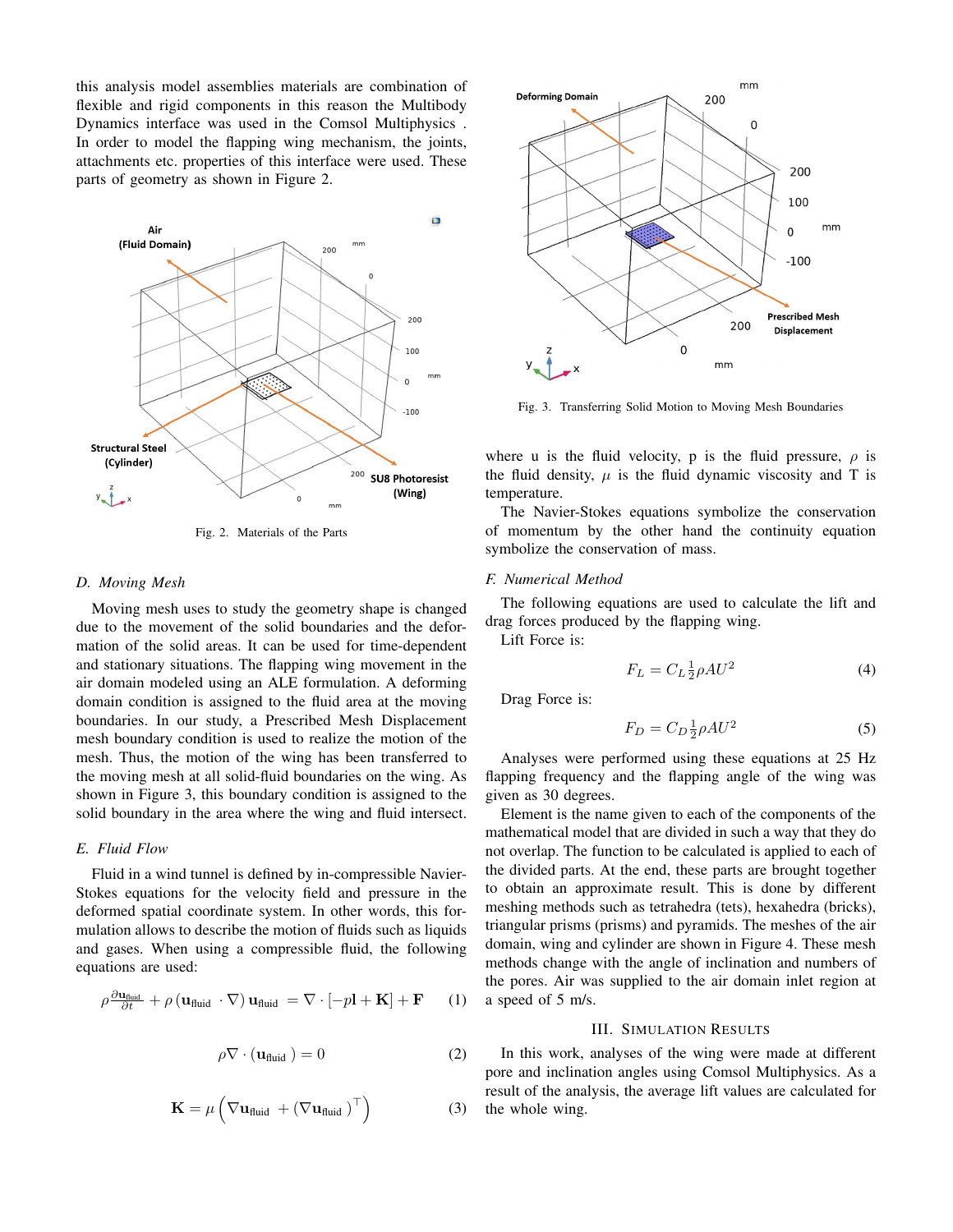

<span id="page-3-13"></span>Fig. 4. Mesh on the Air Domain, Wing and Cylinder

In the analyses of the at different degrees inclined porous of wing, the number of pores was increased and the effect of this situation on the lift and drag forces was observed. Comparison was made by taking the average of the lift values of the analyses. As a result of the comparisons made, as the number of pores on the wing increases, the lift value moves away from zero. Lift forces according to pore numbers and angle of inclinations with nonporous result are shown in Table [II.](#page-3-14)

TABLE II LIFT FORCE RESULTS

<span id="page-3-14"></span>

|           | 60 Degree    | 70 Degree   | 80 Degree    |
|-----------|--------------|-------------|--------------|
| 36 pores  | $-0,001952$  | $-0,000984$ | $-0,000504$  |
| 48 pores  | $-0,00217$   | $-0,001496$ | $-0,0011436$ |
| 60 pores  | $-0,00116$   | $-0,001826$ | $-0,001272$  |
| Nonporous | $-0.0015354$ |             |              |

Analyses were started to be made by changing the pore numbers keeping the angles of inclination degrees constant. In the analysis of the 60 degree inclined porous wing, the pore number was increased by keeping the angle of inclination variable constant, and the effect of this situation on the lift and drag forces was observed. Comparison was made by taking the average of the lift values of the analyses. The average lift values' result is negative. As a result of comparisons, as the number of pores on the wing increases, the lift value moves away from zero. After 60 degree analyses finished, 70 degree wing analyses were performed by repeating the same procedures. In the results of these analyses the lift values were calculated, it was observed that they gave results compatible with the first analyses. After these analyses, finally 80 degree analyses were performed. It was observed that the results of the last analyses obtained were compatible with the results of other analyses.

While the different degree angle of inclination of the pores is constant, the lift graphics calculated by changing the number of pores are similar. Also when the number of pores is constant, the lift graphics calculated by changing the different degree angle of inclination of the pores are similar with each others. Although the up and down flapping angle, which is 30 degree, of the wing is equal, the resulting lift waves are not symmetrical. The values occurring in the down-stroke of the wing are numerical value greater than the values occurring in the up-stroke.

#### IV. CONCLUSION

In this study, when the wing surface has a porous structure, the effect of this on the lift and drag forces which generated during flight was calculated. The research was performed numerically, by simulating laminar flow of air flows acting on porous wing. The graphs for the calculation of the lift force are as oscillation. The negative peaks of these plots are bigger than the positive peaks. The result of this, the average of lift is negative. Due to the pores in the wing, the upper and lower wing surface areas are different from each other. Also, the minus average lift value observed as a result of the nonporous wing analysis is explained by the small angle of attack. Since the upper plane area of the wing is smaller than the downstream area, the total lift produced during flapping is less than the total lift produced during landing. In addition, another factor that makes the lift negative is the small angle of attack which is 5 degree at this analyses. Thus, the net lift is negative. From these results, it has been observed that the pores on the wing affect the forces.

#### **REFERENCES**

- <span id="page-3-0"></span>[1] J. M. McMichael, "Micro air vehicles-toward a new dimension in flight," *http://www. arpa. gov/tto/MAV/mav auvsi. html*, 1997.
- <span id="page-3-1"></span>[2] L.-J. Yang, A.-L. Feng, H. Lee, B. Esakki, and W. He, "The threedimensional flow simulation of a flapping wing," *Journal of Marine Science and Technology*, vol. 26, pp. 297–308, 2018.
- <span id="page-3-2"></span>[3] K. Moses, S. Michaels, M. Willis, and R. Quinn, "Artificial manduca sexta forewings for flapping-wing micro aerial vehicles: how wing structure affects performance," *Bioinspiration & biomimetics*, vol. 12, no. 5, p. 055003, 2017.
- <span id="page-3-3"></span>[4] X. Deng, L. Schenato, W. C. Wu, and S. S. Sastry, "Flapping flight for biomimetic robotic insects: Part i-system modeling," *IEEE Transactions on Robotics*, vol. 22, no. 4, pp. 776–788, 2006.
- <span id="page-3-4"></span>[5] A. Azuma, S. Azuma, I. Watanabe, and T. Furuta, "Flight mechanics of a dragonfly," *Journal of experimental biology*, vol. 116, no. 1, pp. 79–107, 1985.
- <span id="page-3-5"></span>[6] S. Sunada, K. Kawachi, I. Watanabe, and A. Azuma, "Performance of a butterfly in take-off flight," *Journal of Experimental Biology*, vol. 183, no. 1, pp. 249–277, 1993.
- <span id="page-3-6"></span>[7] R. J. Wood, "The first takeoff of a biologically inspired at-scale robotic insect," *IEEE transactions on robotics*, vol. 24, no. 2, pp. 341–347, 2008.
- <span id="page-3-7"></span>[8] B. Singh and I. Chopra, "Insect-based hover-capable flapping wings for micro air vehicles: experiments and analysis," *AIAA journal*, vol. 46, no. 9, pp. 2115–2135, 2008.
- <span id="page-3-8"></span>[9] H. V. Phan, T. Kang, and H. C. Park, "Design and stable flight of a 21 g insect-like tailless flapping wing micro air vehicle with angular rates feedback control," *Bioinspiration & biomimetics*, vol. 12, no. 3, p. 036006, 2017.
- <span id="page-3-9"></span>[10] Q. Nguyen, W. Chan, and M. Debiasi, "Performance tests of a hovering flapping wing micro air vehicle with double wing clap-and-fling mechanism," in *International Micro Air Vehicles Conference and Flight Competition*, pp. 1–8, 2015.
- <span id="page-3-10"></span>[11] B. Bruggeman, "Improving flight performance of delfly ii in hover by improving wing design and driving mechanism," *Delft University of Technology M. Sc. thesis*, 2010.
- <span id="page-3-11"></span>[12] C. J. Rose, *Modeling and Control of an Ornithopter for Non-Equilibrium Maneuvers*. PhD thesis, UC Berkeley, 2015.
- <span id="page-3-12"></span>[13] T. Pornsin-Sirirak, Y. Tai, C. Ho, and M. Keennon, "Microbat: A palmsized electrically powered ornithopter. 2001 nasa," in *JPL Workshop on Biomorphic Robotics, Pasadena, CA*, 2000.